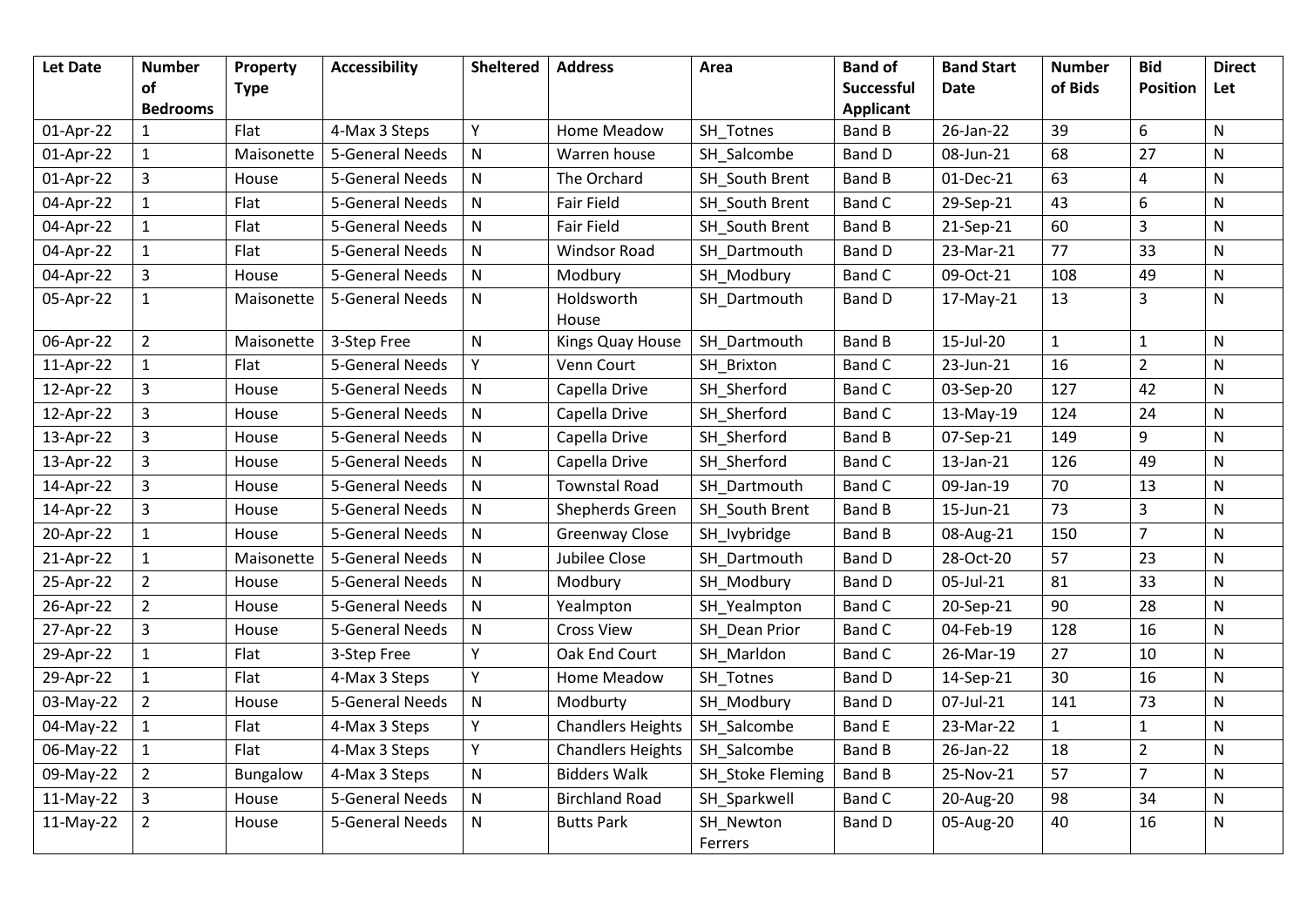| Let Date  | <b>Number</b>   | Property        | <b>Accessibility</b> | <b>Sheltered</b> | <b>Address</b>           | Area                 | <b>Band of</b>    | <b>Band Start</b> | <b>Number</b> | <b>Bid</b>      | <b>Direct</b> |
|-----------|-----------------|-----------------|----------------------|------------------|--------------------------|----------------------|-------------------|-------------------|---------------|-----------------|---------------|
|           | οf              | Type            |                      |                  |                          |                      | <b>Successful</b> | Date              | of Bids       | <b>Position</b> | <b>Let</b>    |
|           | <b>Bedrooms</b> |                 |                      |                  |                          |                      | Applicant         |                   |               |                 |               |
| 16-May-22 |                 | Bungalow        | 5-General Needs      | N                | Marjory Walk             | SH_Yealmpton         | Band B            | 28-Oct-16         | 95            |                 | N             |
| 17-May-22 |                 | House           | 5-General Needs      | N                | Fair Field               | SH South Brent       | Band E            | 14-Nov-18         | 111           | 84              | N             |
| 18-May-22 |                 | Flat            | 5-General Needs      | N                | Skelmersdale<br>Close    | SH Kingsbridge       | Band B            | 24-Mar-22         | 97            |                 | N             |
| 19-May-22 |                 | Flat            | 5-General Needs      | N                | The London Court         | SH lvybridge         | Band C            | 24-Sep-21         | 13            | 5               | N             |
| 24-May-22 |                 | House           | 5-General Needs      | N                | Courtenay Park           | SH South Brent       | Band B            | 12-Oct-21         | 95            | 5               | N             |
| 24-May-22 |                 | House           | 5-General Needs      | N                | Icy Park                 | SH Aveton<br>Gifford | Band C            | 07-Dec-21         | 94            | 51              | N             |
| 27-May-22 |                 | House           | 5-General Needs      | N                | Hazel Close              | SH Kingsbridge       | Band B            | 26-Jan-22         | 80            | 3               | N             |
| 30-May-22 |                 | <b>Bungalow</b> | 5-General Needs      | N                | Loddiswell               | SH Loddiswell        | Band E            | 04-Apr-22         |               |                 | N             |
| 30-May-22 |                 | Bungalow        | 4-Max 3 Steps        | $\mathsf{v}$     | Marjory Walk             | SH Yealmpton         | Band D            | 16-Sep-21         | 111           | 57              | N             |
| 31-May-22 |                 | Flat            | 5-General Needs      | N                | Thomas<br>Newcomen Court | SH Dartmouth         | Band D            | 15-Mar-21         | 73            | 26              | N             |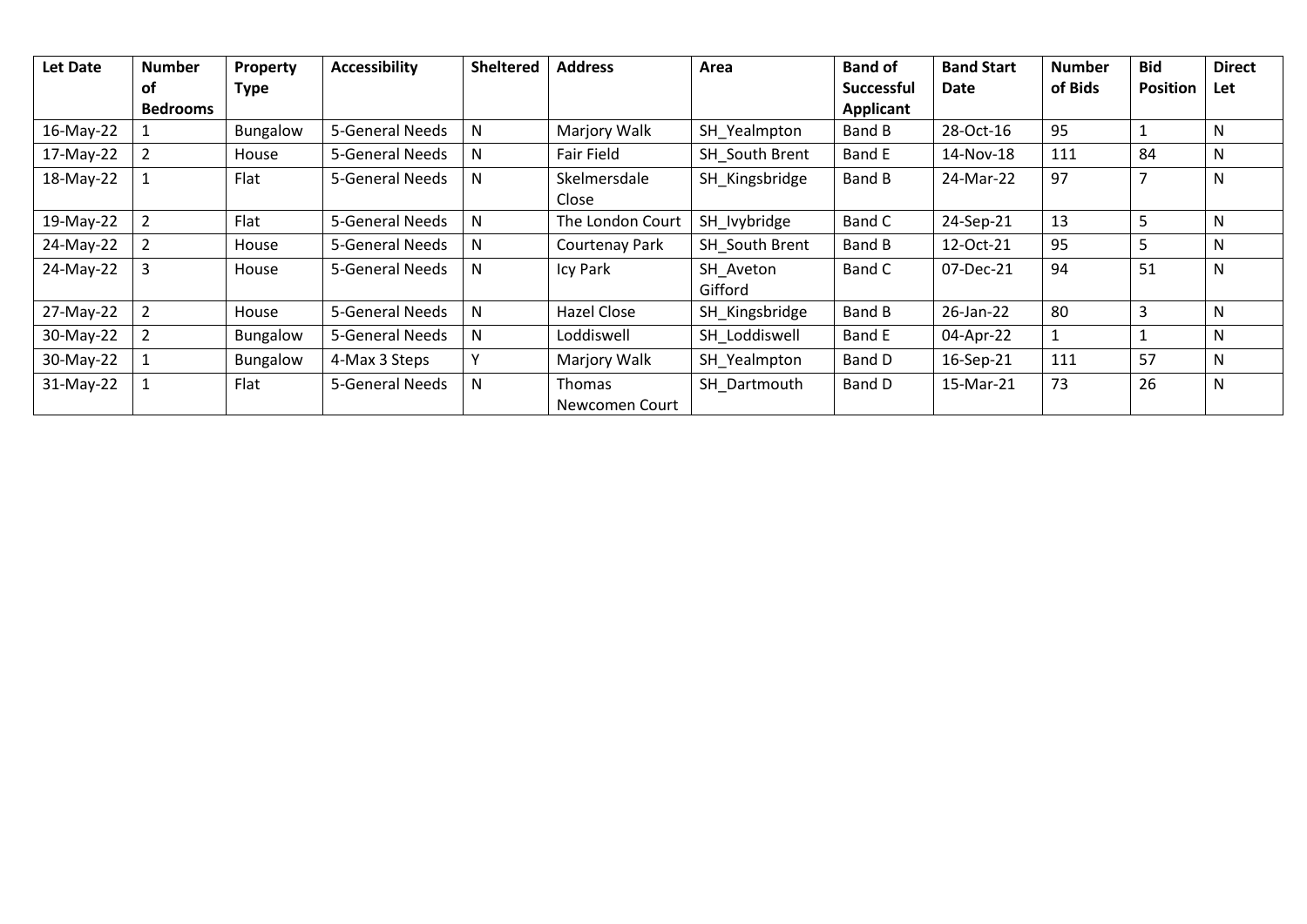